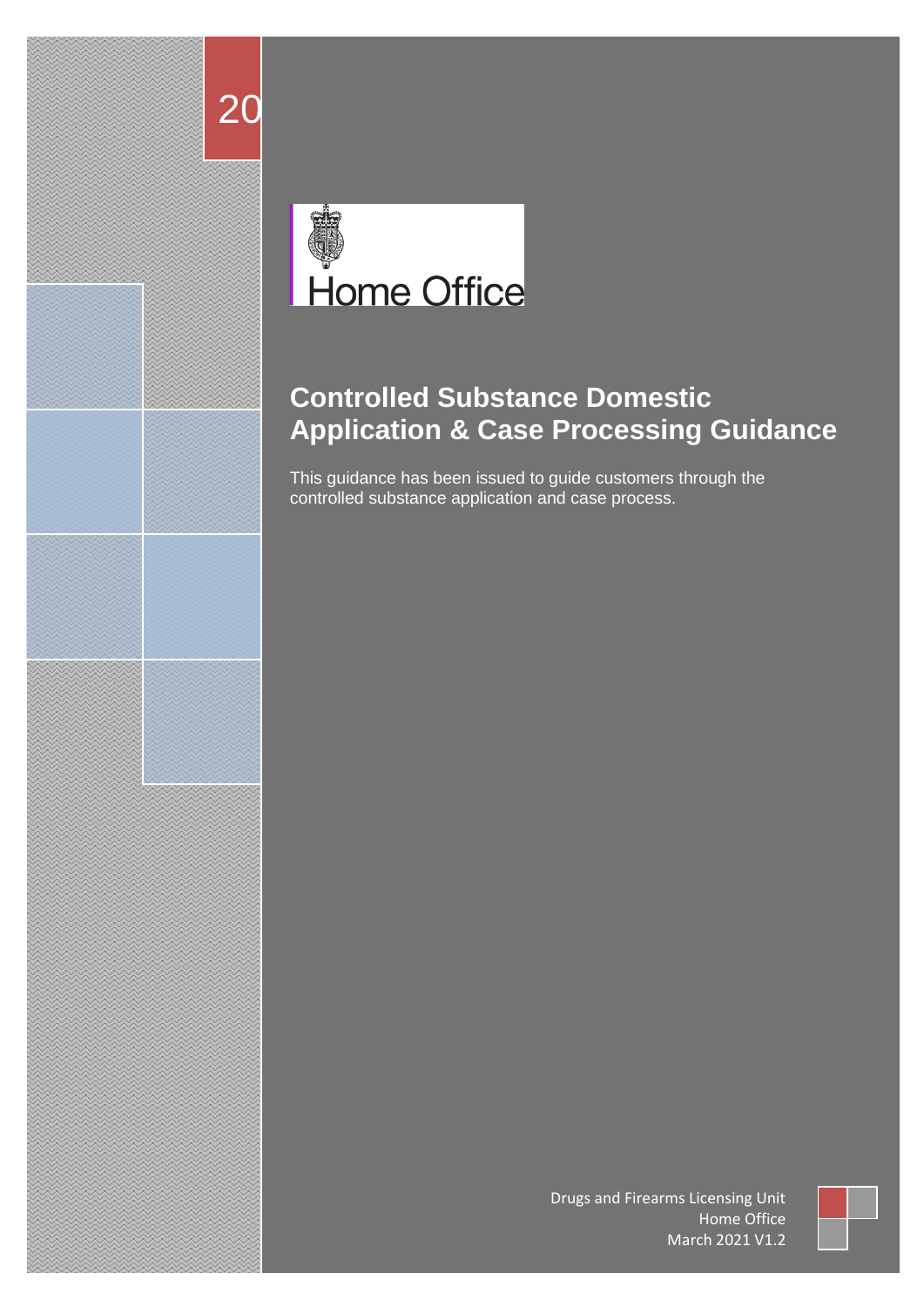### **Contents**

| Do you have any top tips for licensees or prospective licensees?  8 |  |
|---------------------------------------------------------------------|--|
|                                                                     |  |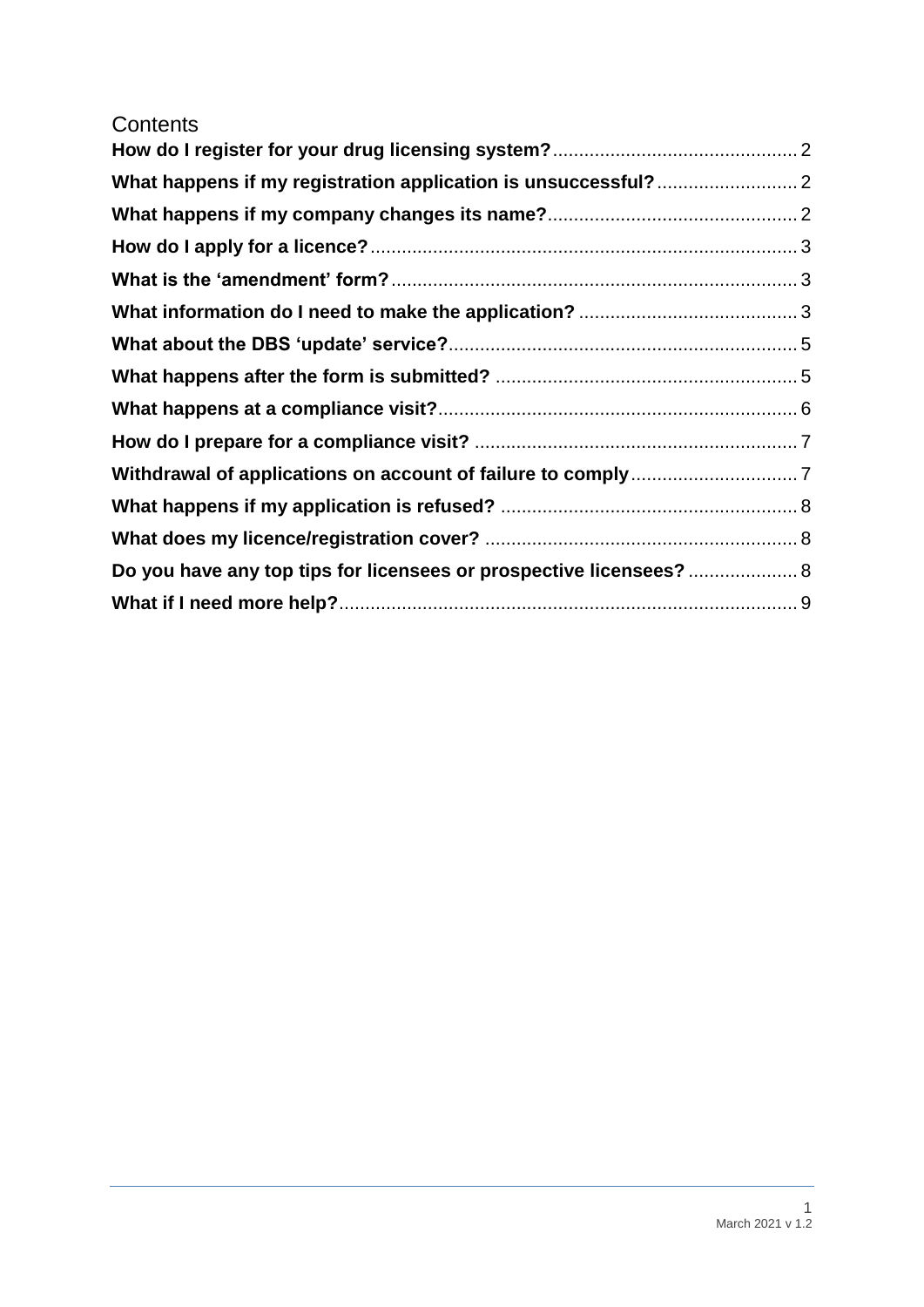## **Home Office Controlled Drug and Precursor Licence and Registrations - An Overview of the Application and Case Process**

Applications must be made online using the designated application portal [here.](https://eforms.homeoffice.gov.uk/outreach/DrugsConsole.ofml?_ga=2.111344388.1691351847.1607333967-857192686.1582634948) We do not accept hard-copy applications or submission of documents by email in lieu in lieu of an application by the designated portal.

### <span id="page-2-0"></span>**How do I register for your drug licensing system?**

You must first register as a user of the system, choosing your own username. Each registration is considered carefully on its merits taking account of the ability of the applicant to comply with regulatory standards in order to be issued with a licence under the terms of the Misuse of Drugs Regulations 2001. Therefore, it is important that you provide information that will support your proposals at this stage as it is where an initial view is reached as to whether your proposals have a prospect of success.

Should your registration application be successful, your password will be emailed separately to you. Home Office staff do not have access to these; if you lose or forget your password, you must request another. Please do not register more than once. It will slow the application process down.

Contact us via email: **DFLU.dom@homeoffice.gov.uk** if- having checked your spamyou have not received a response to your registration request within 5 working days, having all emails and registration numbers to hand.

### <span id="page-2-1"></span>**What happens if my registration application is unsuccessful?**

Should your registration application be unsuccessful, you can apply to register again. This new registration would be considered according to its merit. However, you would need to address the points outlined in your unsuccessful registration application. If future registration applications are made on the same basis of an unsuccessful registration application, they will not receive a response.

If your registration is rejected, you will be informed by email and given a reason for this.

### <span id="page-2-2"></span>**What happens if my company changes its name?**

If you are changing your company name, contact us to discuss how to make your application. Please do not re-register as a system user unless you are a new legal entity.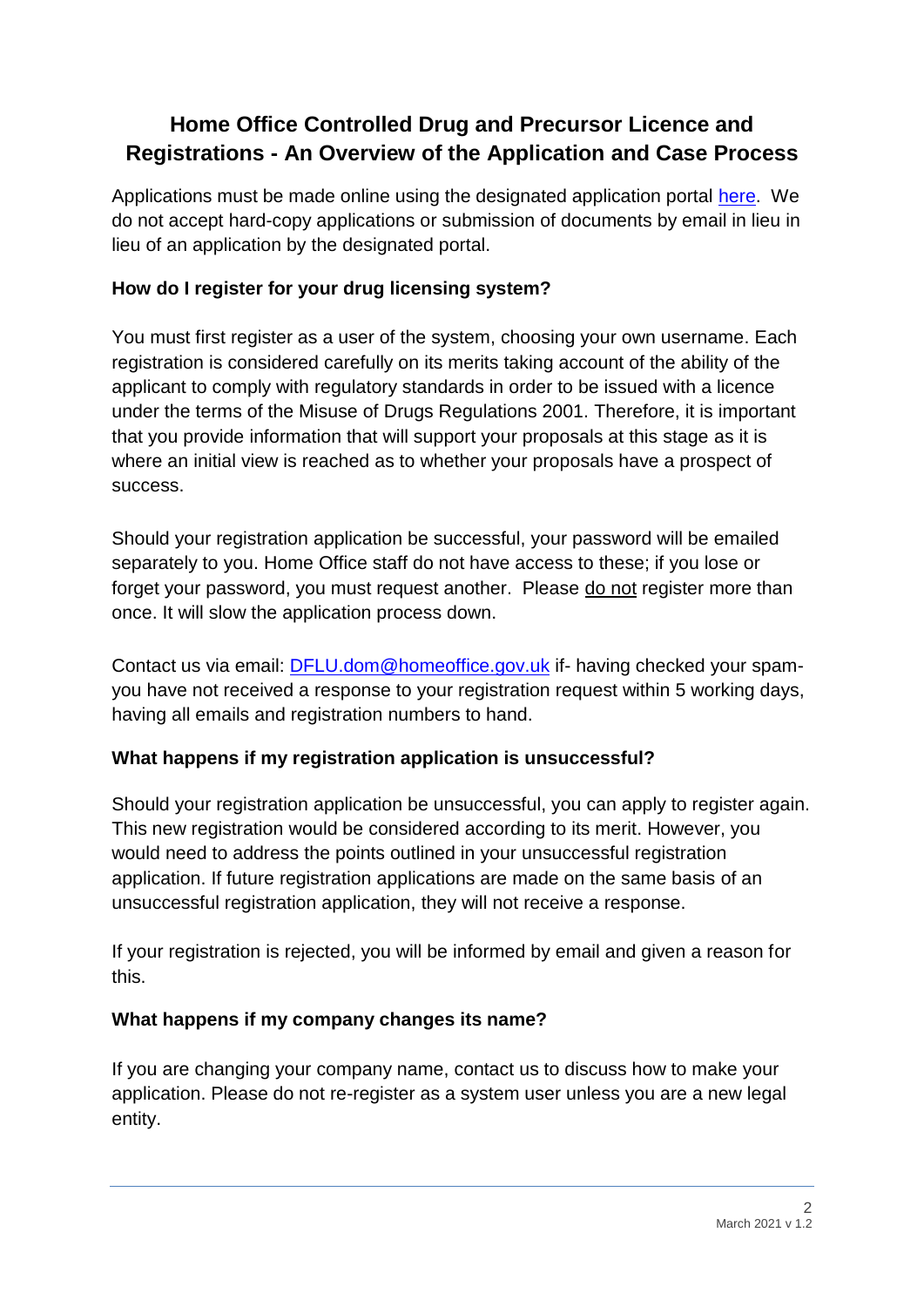### <span id="page-3-0"></span>**How do I apply for a licence?**

Log into the application portal and select the correct form; either:

- Controlled Drug licence application this includes all cannabis cultivation activities not covered by the hemp policy;
- Precursor Chemical Licence/ registration application; or
- Industrial Hemp (low THC Cannabis) cultivation licence.

There are typically nine 'stages' to the application form; you must fully complete these, and the application declaration, before submitting the form using the 'submit' button. If you do not receive an email acknowledgement for your application (please check your spam mailbox), or do not press 'submit', you have not made a valid application.

Application forms can be saved in draft for up to five days. Please note that you do not receive a warning when that time is nearly up, so please ensure you submit the form to avoid the need to rekey your details. We cannot view forms in 'draft', only once you have submitted them.

### <span id="page-3-1"></span>**What is the 'amendment' form?**

The amendment form is one you can use to make changes to an existing application you have lodged with us, but which has not been decided- for example, if you realise you have incorrectly named a drug.

Completing the amendment form is not an application in its own right. Nor can it be used to amend a licence which has already been issued or to apply for a further licence before the expiry of an existing one.

### <span id="page-3-2"></span>**What information do I need to make the application?**

You need to have to hand the following information:

- Person Details (names, business addresses, contact details, position)- of the people to be included on a licence- for example person in charge, authorised witness, person responsible for security, regulatory compliance etc.
- Company or Organisation Details- what you do, type of business, funding sources (profit/ charity etc), (company/ charity) registration details e.g. Companies House certificates, other relevant licence details- e.g. CQC, MHRA licences, GPhC registrations. Please note: if a registration is openended, you may still need to insert a future date in the box to proceed.
- Licences/registrations requested- what you are asking for, in terms of activities (possess/ supply/ produce), Schedules and drugs to be held,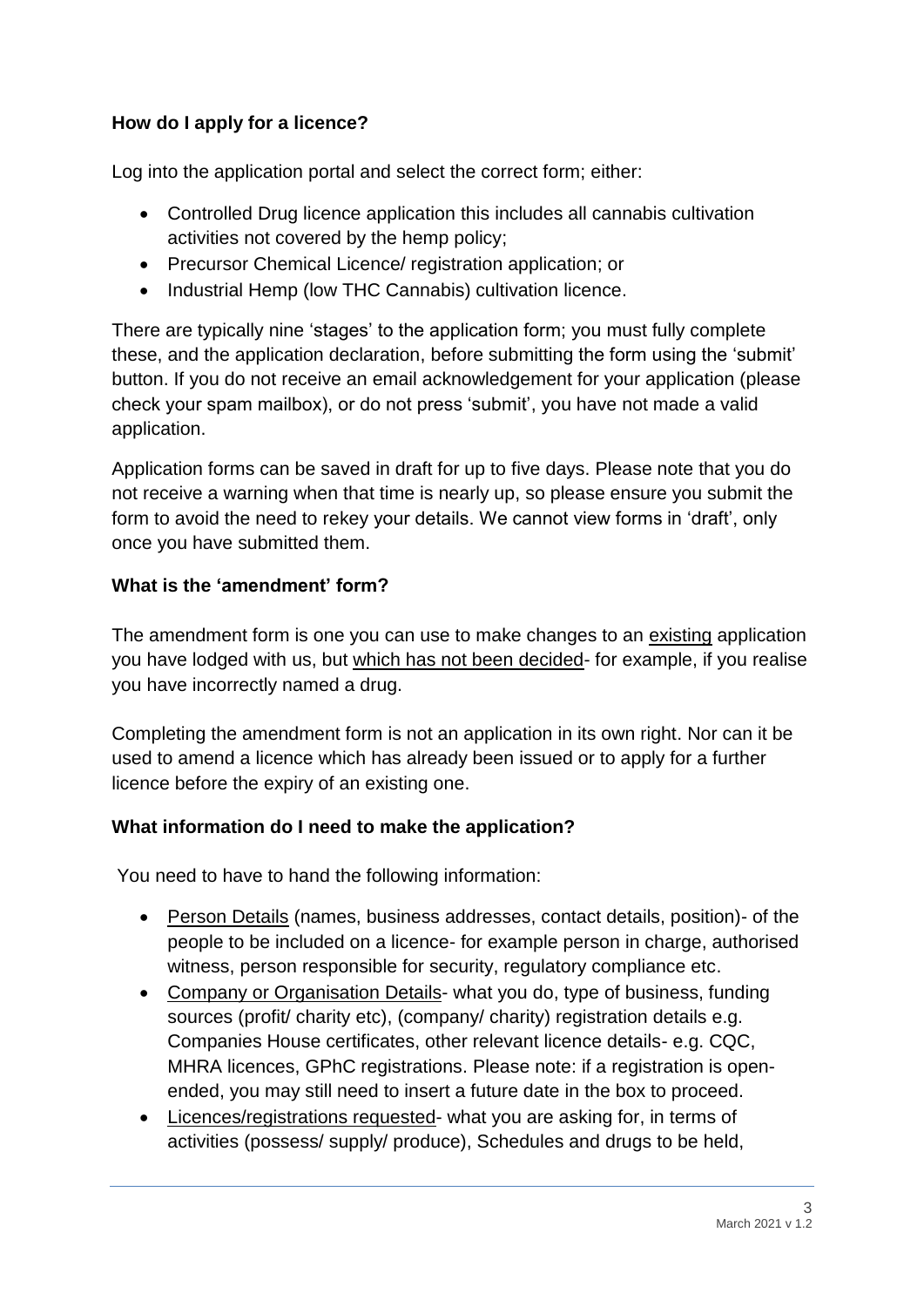Categories and chemicals to be held, and the reason you wish to hold licences/registrations- we need to understand why you are applying and be confident you are asking for appropriate licences/registrations.

- Schedule 1 Research on humans (if applicable) you must submit a copy of the research protocol, MHRA (if applicable) and ethics approvals along with the details and names of those that have been delegated authorisation by the individual leading the trial.
- Cannabis cultivation (if applicable) you must submit information on the seed type/cannabis strain, location and type of premises, the number of plants you wish to cultivate- including details on how many harvests you anticipate undertaking within a calendar year, and information about projected growth (if applicable). You will need to explain what you intend to do with the material cultivated and how the products can be lawfully be brought to market-either through your company or a licensed third-party- and provide details of the appropriate MHRA licences/registrations that are required to undertake these activities, research details and copies of protocols (if cultivating for research purposes) and your progress towards obtaining these;
- Precursor chemical applications only We require a letter of good conduct about the Responsible officer.
- Disclosure and Barring Service (DBS)- formerly Criminal Records Bureau (CRB)- check details- We require an enhanced DBS check, obtained within this last three years through Security Watchdog: https://www.securitywatchdog.org.uk/dbs-application-guide, *for drug licensing purposes*. When completing the online DBC check please enter **DLCU** in the Organisation reference box and **licence** in the organisation code box (. Details of the check- disclosure certificate, date, name the check is conducted in- must be provided for each person named on the application. If you have applied but not yet received the disclosure, input the application reference details. See details on the 'update' service below. Please note that if your DBS check is more than three years old the form will not accept the date.
- Premises details- be able to describe your premises, and physical security arrangements.
- Record Keeping and audit- what records, hard copy, electronic etc.
- Supplier/ customer details- where you are getting the drugs, and to whom you are intending to supply (where appropriate).
- Destructions- how you intend to deal with waste/ destructions.
- Documents- for example Standard Operating Procedures (SoPs), Technical Agreements, site layout- you can upload these to your application via the portal and should provide any relevant at the outset. There is a 10MB size limit.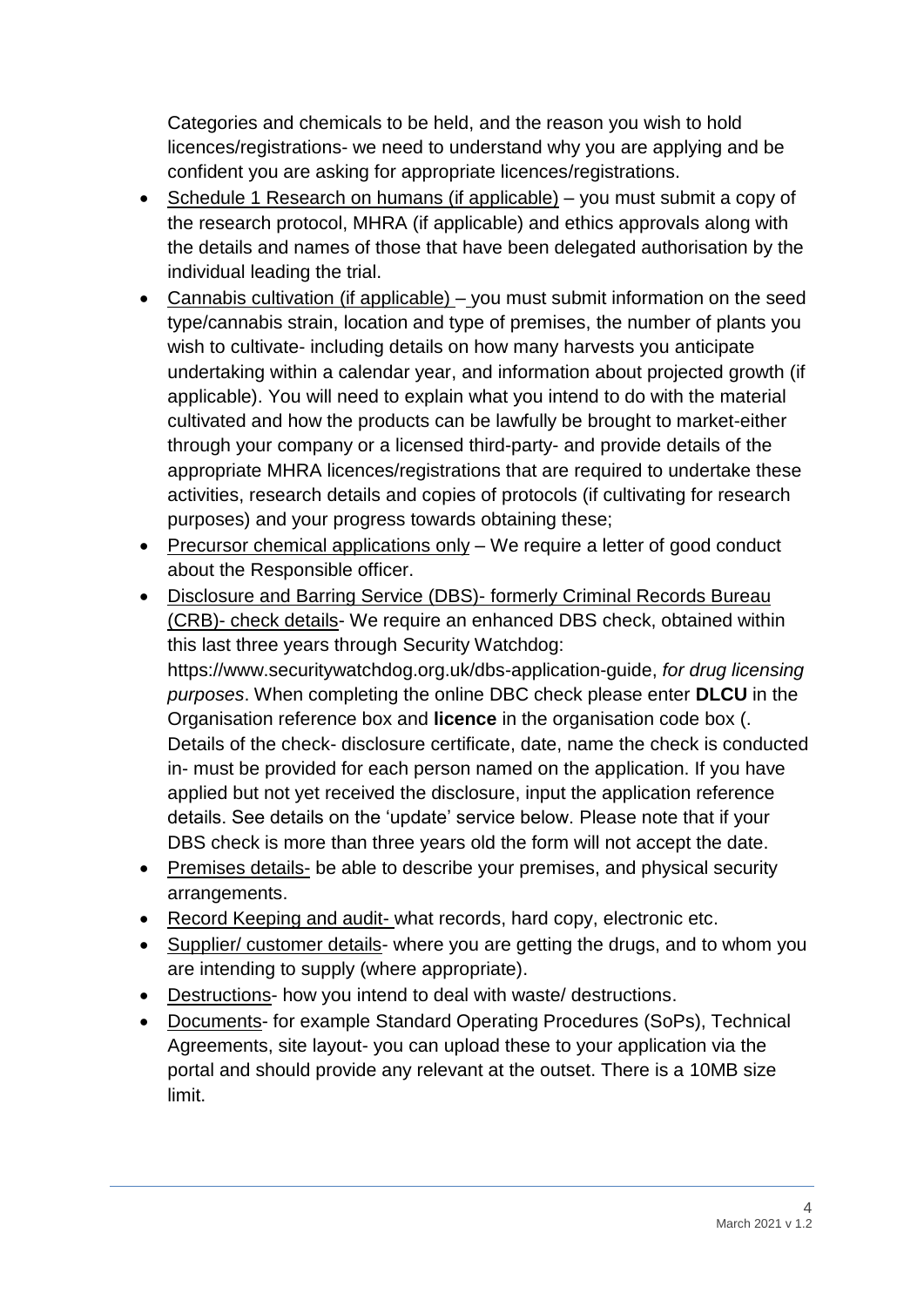- Fee Payment details- who we send the invoice to, their contact details including email address and any Purchase Order number you need us to quote.
- Where the licence is to be sent to who we send the licence to their contact details including email address.

You must be aware that we hold all information securely and do not routinely share with third parties (except for the prevention of the diversion of drugs) in accordance with the data protection legislation including the General Data Protection Regulation but are bound by Freedom of Information principles. You can read details of how we handle your [personal information](https://www.gov.uk/government/publications/drugs-and-firearms-licensing-privacy-information-notices) [here.](https://www.gov.uk/government/publications/drugs-and-firearms-licensing-privacy-information-notices)

### <span id="page-5-0"></span>**What about the DBS 'update' service?**

DBS checks are NOT portable, unless you have subscribed to the 'update' service.

Information about this service should be dispatched with your disclosure certificate. You have a limited window to 'opt in' and there is a fee for this service. If you are part of a large organisation and may not see the letter directly, ask your employer.

Please note Drug Licensing do not handle the physical checks or any documents associated with your DBS application. If you have subscribed to the update service please note this in your application- we will contact you for specific written (email) permission to verify/ check your details.

### <span id="page-5-1"></span>**What happens after the form is submitted?**

You should receive an email acknowledgement confirming submission within 48 hours. If not, check your spam and contact us with the 'code' shown on submission of your form.

If your application has been submitted, the following steps will occur:

> Validation-

We will firstly check your form and ensure it has been validly submitted. We can reject improperly completed forms- please complete the form fully and with accurate information.

> Triage-

We will carry out an initial appraisal of your application and decide which 'track' it will follow- i.e. whether we need to visit your premises or whether we can consider your application on paper. At this stage it will be assigned to a caseworker for either a paper-based consideration (no visit) or a compliance visit.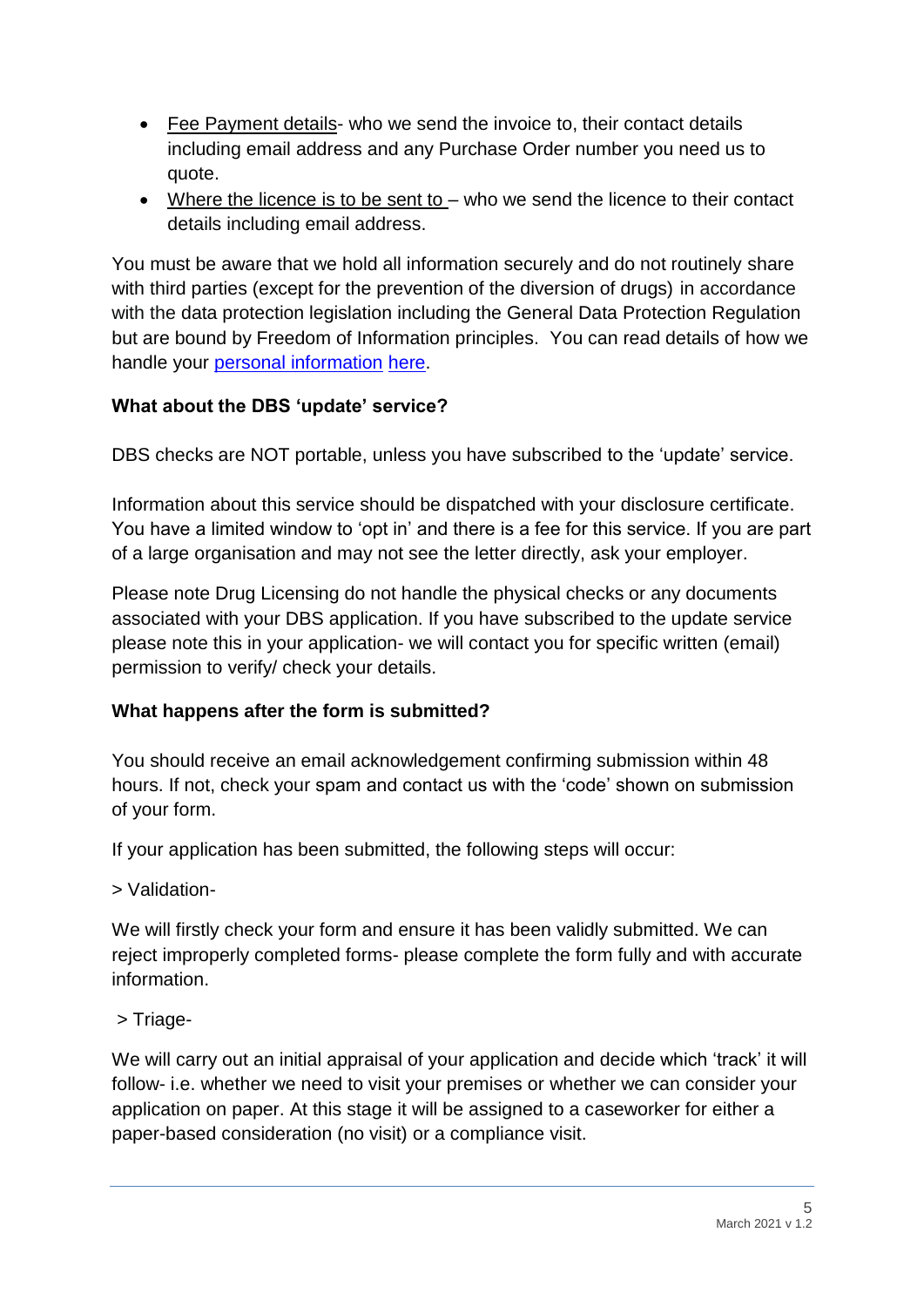#### > Visits- as required

We will contact you to arrange a visit, if one is required. Please note we will not arrange a visit until all DBS checks have been completed and received by us.

All new licensee applications and new sites for existing licensees are visited as an integral part of the consideration process and before the issue of a licence.

'Renewal'/ amendment/ further or additional licence applications may receive a visit, before the issue of new licences- we will make a risk-assessed decision whether to visit. On average, we aim to visit each site once every 3-5 years.

> Further information- as required

If you are asked to submit further information, or confirm details, we will ordinarily give you a set timescale for this to be done. This may be done at a compliance visit, and/or by email if we are not visiting you.

> Consideration and decision making-

We will make a full and balanced decision on your application for a licence; where cases are complex this can take time. All recommendations will be subject to approval by a senior officer.

> Fees payment-

Occasionally, you may be asked to pay in full when we receive your application, and this payment may be required before your application is considered further. If this applies to your application, you will be informed by email as soon as possible. If you want to withdraw your application at this stage, you will not be charged.

If we refuse your licence application, any fees already paid will be refunded.

Assuming your application is successful, you will be issued by email an invoice for immediate payment. We will not issue a licence until we receive full payment and you will not be able to lawfully operate without a licence being issued.

If at any stage, you wish to cancel your application a cancelation fee may be applied to your application. For further information please view the 'after I apply' section on our website [here](https://www.gov.uk/guidance/controlled-drugs-domestic-licences)

### <span id="page-6-0"></span>**What happens at a compliance visit?**

A compliance officer will normally be with you for at least half a day, maybe longer. They will wish to discuss the application with those named on the application form, and physically visit the premises to be licensed, looking at systems, processes and the wider environment. You may feel some of the material discussed will have been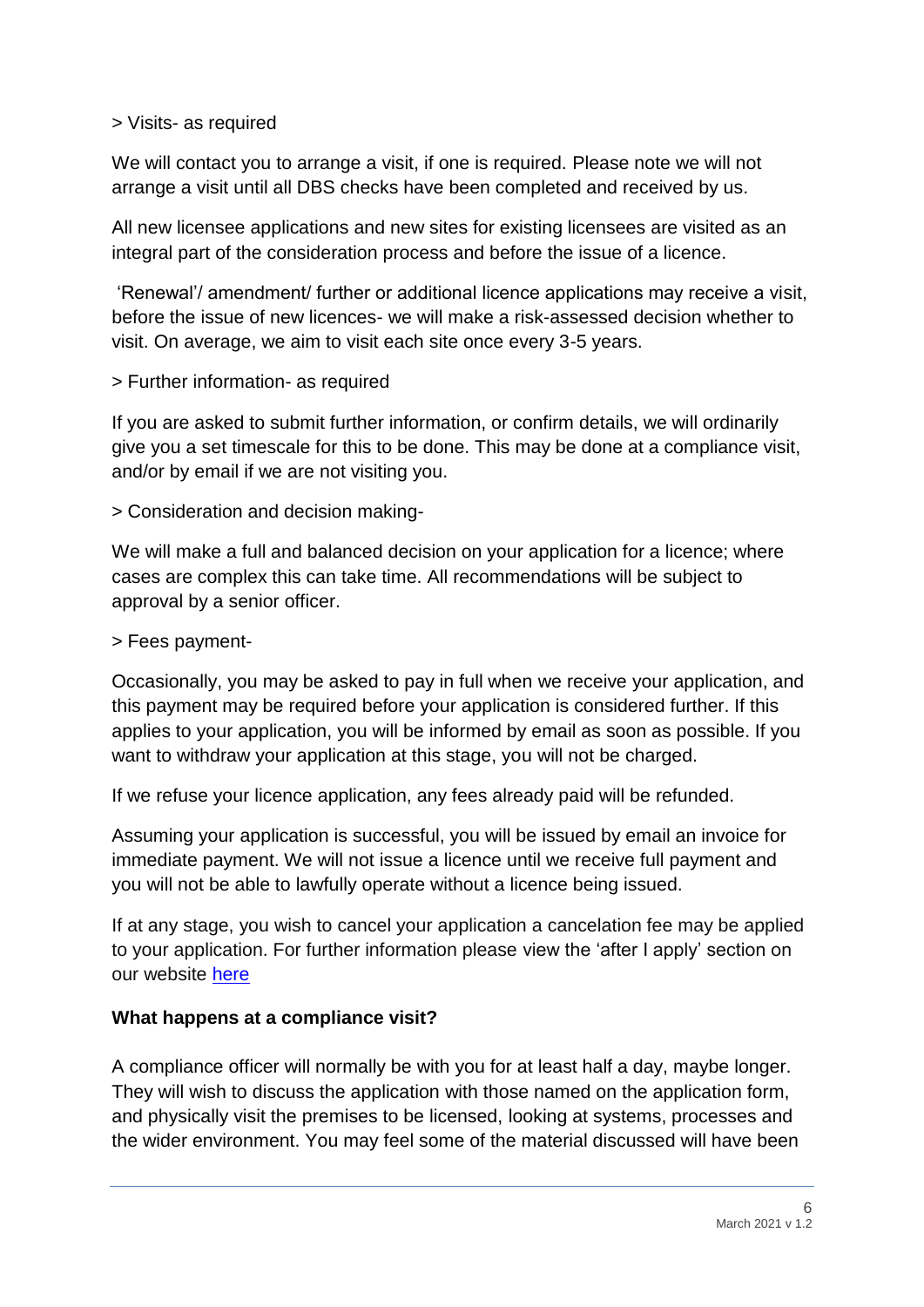provided on your application form. This compliance visit will give you the opportunity to talk through and show how your company operates and complies with the Misuse of Drugs Act 1971 and associated regulations. Discussing this with you is an important part of the consideration and validation process and is standard procedure.

The Compliance Officer may feel that certain actions need to be undertaken, before we can consider issuing a licence. This could include documenting processes- e.g. key/ combination lock security procedures, updating SoPs, installing a keysafe, or providing further information about your suppliers/ customers.

We will always work with you to agree those actions and timescales; please comply with them as failure to do so may delay your application or, in extreme examples, withdrawal of your application.

### <span id="page-7-0"></span>**How do I prepare for a compliance visit?**

Your assigned compliance officer will be in touch with you to arrange a date for their visit- please ensure all key personnel are available on the day of the visit, and advise us ASAP if there are any unavoidable changes to availability. You compliance officer may request further documentation be sent to them before a site visit.

Please advise your compliance officer whether there are any specific site protocols (e.g. no food on site, clothing requirements), reporting or ID requirements. You compliance officer will positively identify themselves to you, and expect to be asked to do the same, for example by showing your driving licence.

Expect to be asked a number of questions about your application, to physically 'walk through' the controlled drug process at your establishment, demonstrate your record keeping, illustrate key/ security arrangements and show us your drug stores.

### <span id="page-7-1"></span>**Withdrawal of applications on account of failure to comply**

Occasionally, we will withdraw an application where requested actions have not been undertaken in a reasonable or specified time. We will always contact you in writing (typically e-mail) setting out a timescale for an action to be taken, where we are intending to withdraw your application, so you have the chance to act.

It is your responsibility to progress DBS checks in a timely fashion- for example by taking identification documentation to the Post Office- failure to progress with your checks may mean your application is withdrawn by us. Failure to progress DBS checks is the most common reason for an application being withdrawn by us. Applications cannot be re-instated.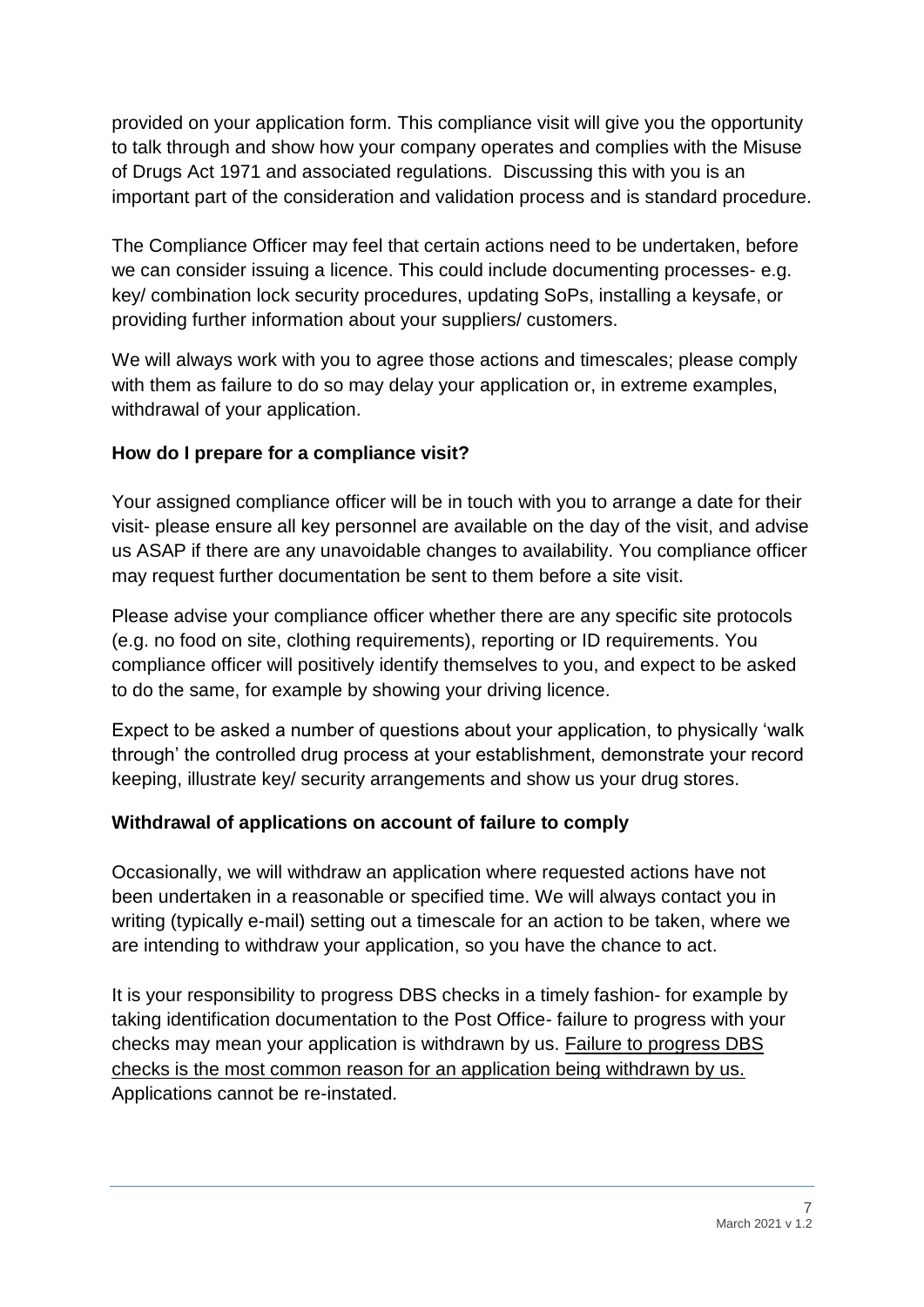### <span id="page-8-0"></span>**What happens if my application is refused?**

Should your application fall to be refused you will have one calendar month from the date of the refusal letter to submit any further representations in respect of the decision, if you wish to. These will be considered accordingly.

You are free to re-apply but should only do so when you are in a position to provide additional information and directly addresses the reasons for refusal provided to you.

There is no option to appeal our decision to refuse an application or a decision to uphold that refusal following the submission of further representations. You have the option to take further action by following the Pre-Action Protocol for Judicial Review proceedings.

### <span id="page-8-1"></span>**What does my licence/registration cover?**

Controlled drug and precursor chemical licences/registration are:

- $\triangleright$  Time limited valid for one year
- ➢ Premises and company specific (i.e. A B Drugs at 236a High Street)
- ➢ schedule and activity specific (controlled drugs only i.e. Schedule 2 possess & supply)
- ➢ Category, substance and activity specific (Precursor chemicals only i.e. Category 1 – Ephedrine - storage)
- ➢ Non-transferable (between premises or across drug schedules)
- ➢ Conditional some conditions are standard to all licences, some may be dependent on schedules and activities and others are specific to the individual case situation. Conditions are reasonable, rational and proportionate and not for negotiation.

### <span id="page-8-2"></span>**Do you have any top tips for licensees or prospective licensees?**

- If you are a new/ prospective licensee, remember to complete both the registration and application processes outlined above. If you do not, we will not have an application to consider.
- Do not apply to register as a user of a system unless you can show your proposals are compliant with all applicable UK laws and policies. We will not approve registrations or applications when there is no lawful route to market for a proposed product.
- Read the guidance on our website, especially information about fees and licence application handling, SoPs, Security and Transit Guidance.
- Apply early. New/ first time licence applications will take around 12-16 weeks to complete, from the point at which we have received all DBS checks. If you do not have DBS disclosures in place, or have actions to complete before we